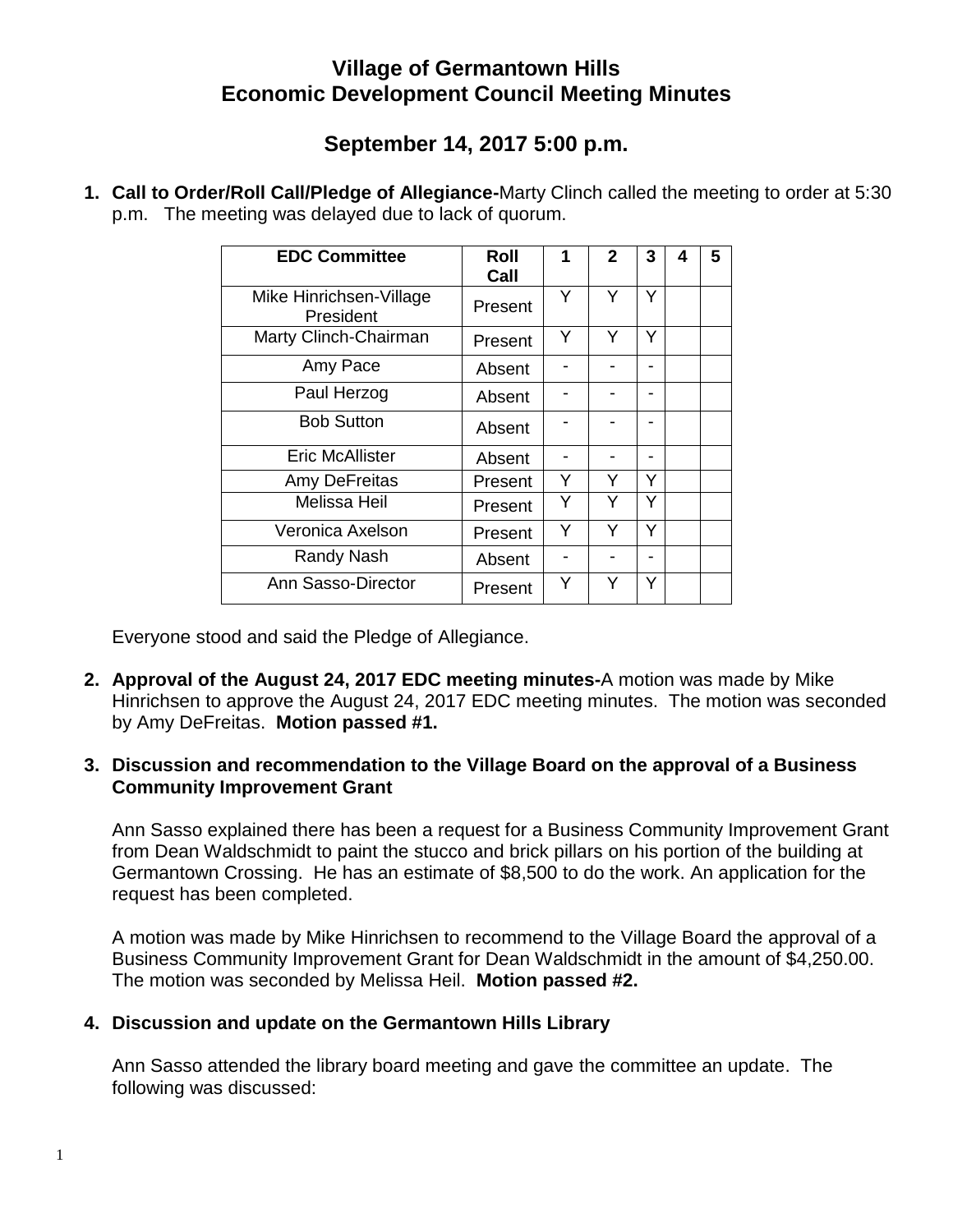A Germantown Hills resident had stated the eclipse program was overbooked as they needed a bigger meeting room to accommodate the number of people in attendance. Joel Shoemaker noted they are already talking about a possible expansion. Ann indicated the two concerns that have been mentioned is the limited parking and the need for a bigger meeting room at the library otherwise everyone is so happy with the new facility.

The library board discussed the cost to remove the asbestos at the old library location. Jack Weddle is going to talk to Dan Mair about the possibility of splitting the cost of the removal with the School. The Library and School are working out the details for the sale of the property.

The Metamora library has a mold issue. The board approved the remediation for right under \$25,000. It was planned to be completed very soon.

John Meister gave the audit report and reviewed the fund balances. The audit was not approved but they will get us a copy once it is. John will get a list of CDs' to Joel Shoemaker of the maturity dates and what they can be used for. The Library had to pay Grant Frederickson a substantial about of money for accrued vacation time upon his departure. Joel is working on the personnel policy so this doesn't' happen in the future.

Joel noted the Germantown Hills branch is very successful.

Mike Hinrichsen met with Joel Shoemaker, the new library Director and the meeting went very well. Joel is working on new programs and is really excited about getting things done.

### **5. Update on the vision for Germantown Crossing**

Mike Hinrichsen reported the Germantown Crossing vision had been presented to the Village Board and they were very pleased. The vision has been shown to one developer that has great interest in the Germantown Crossing shopping center.

#### **6. Discussion on funding opportunities for the Germantown Crossing Vision**

Mike noted the need to brainstorm some ideas for funding opportunities. He emphasized the need to get others to catch the vision and there is much more to do. There are certain people we need to start talking to in order to get the plan progressing forward. Mike reported there is one meeting scheduled towards the end of the month and then after that we will make plans to involve other individuals in the planning process.

#### **7. EDC Chairman/Director Reports**

Ann Sasso reported there was a meeting with area Chambers on a Branding Exploration for our region. The group is looking to mimic something Omaha Nebraska accomplished by coming up with a branding for the region that everyone now utilizes. There are going to be more meetings to go to the next step to work on moving the branding initiative forward. Once we get the buy in from all of the groups we will get the creative individuals together in order to come up with a regional brand that everyone can utilize.

Ann noted we are working on a vehicular hard surface ordinance for commercial properties which was recommended by the Planning Commission. There will be a grandfathered period for existing commercial parking lots to come into compliance with the new requirements.